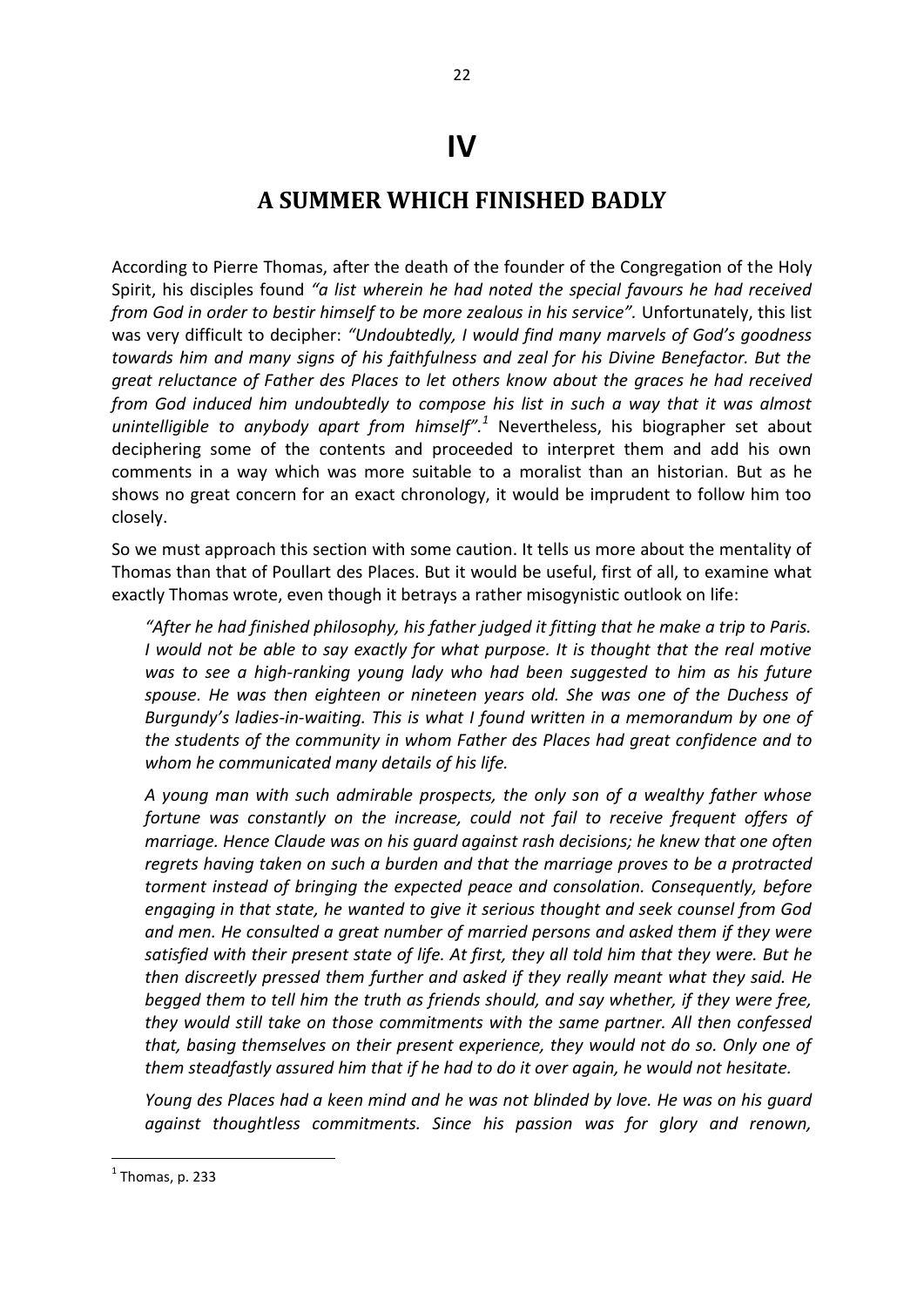*attaching himself to a woman in marriage would be an obstacle rather than a means to achieving his objectives. Girls are all too often preoccupied with frivolous amusements and these held little attraction for him. He did not like the idea of giving in to the whims and fancies that living peacefully with a wife would inevitably involve. He would have been more inclined to fight monsters with Hercules than allow himself to be overpowered by a woman and become her slave, as happened to the same man.* 

*Moreover, he was often conscious of the leaning towards the ecclesiastical state which he had felt from his childhood and God disposed all things according to His designs. It was easy for him to put aside the plans which his parents had in mind for him but which were not at all to his liking.* 

*It seems that Claude led a greater social life after his return to Rennes. It was natural that he should have been granted more freedom to see the world than he had enjoyed up to then and that he should have been given the money required for adopting a dignified appearance.* 

*He rather liked this idea. Consequently, he was not particularly frugal when opportunities arose. But since his parents shied away from prodigality, he had to be somewhat devious to arrange for borrowing and lending sums of money and to hide whatever might have been irregular in his conduct behind an innocent appearance. It is probably to this that Father des Places refers when he speaks of his 'irregular' life, and it may also be these expenditures that I found recorded in the list I mentioned above. However that may be, it is certain that at that time he felt he should make a retreat".<sup>1</sup>*

A little later, Pierre Thomas will say that Claude Poullart was about 18 when he went to Nantes to study law. In this, he seems to be rather confused, as will become clear from other documents which were unknown to him. On completion of their philosophical studies, the students studying under the Jesuits were invited to make a retreat, during which they would think about their future vocation. At Rennes, Claude and his contemporaries had no need to travel to do this; a retreat house, along the lines of those of Vannes and Quimper, had been opened for this purpose in a property belonging to the Collège Saint-Thomas. In 1697, and since its foundation twenty years previously, the director of this house was Fr. Jean Jégou. His assistant was Fr. Achille Gravé, who was to become the confessor of the Duchess of Bourgone in 1701.<sup>2</sup>

So it was immediately after his defence of the *Grand Acte* that Claude-François passed a few days under the direction of these two preachers. This is certainly the retreat to which Thomas refers:

*"He had begun the retreat not only to strengthen himself in piety but perhaps even more to examine carefully before God the state of life to which he was called. It was probably then that he told his parents of his plan to enter the clerical state and he asked their permission to go and study at the Sorbonne in Paris".<sup>3</sup>* 

 $<sup>1</sup>$  Thomas., p. 239-241.</sup>

<sup>2</sup> P. Delattre, *"Les établissements des Jésuites en France»,* pp. 364-367

 $<sup>3</sup>$  Thomas., p. 243</sup>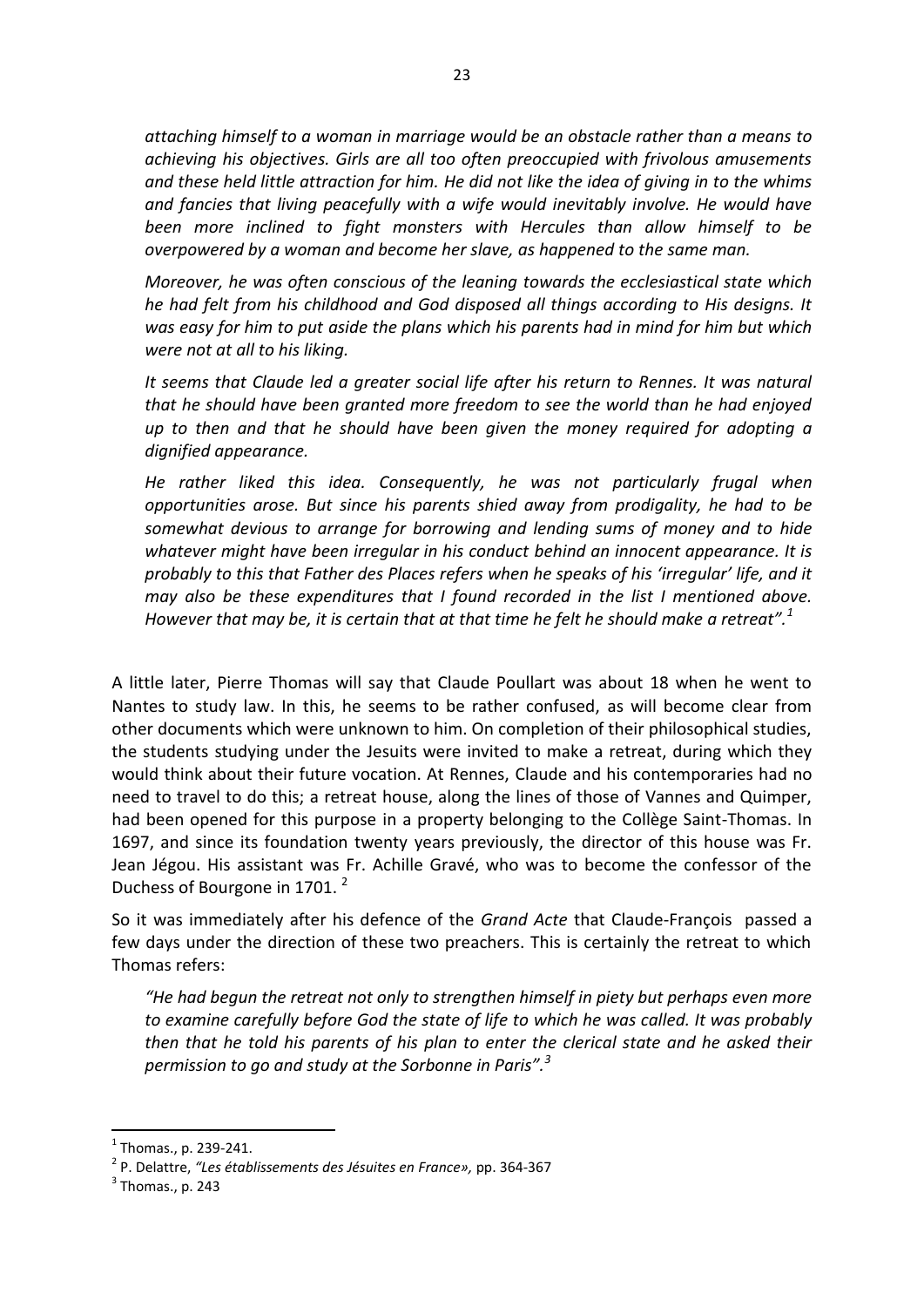This was a great setback for his parents. They had been working hard to increase their fortune. They had acquired the corn market, which was at the junction of the rue de la Cordonnerye (today, the rue de la Monnaie) and the rue Saint-Guillaume. They had bought a block of old houses, courtyards and gardens on the rue Saint-Guillaume which extended right up to the church of Saint-Sauveur. On this land, they had built five three-storey houses, three stables that could hold ten horses and three coach-houses.<sup>1</sup>

Jeanne Le Meneust had also become a merchant and shopkeeper in her own right; she was now the head of a large commercial enterprise. Rennes was an important centre of trade for tiles and textile products and tiles from Brittany were very much in demand. They were produced, above all, in the southern part of the diocese of Saint-Brieuc, in the regions of Loudéac, Uzel, Moncontour and Quintin. Jeanne was involved in the wholesale part of the trade. She acquired the tiles from the brokers who were under contract to supply her with "as many white, assorted tiles as they could". She was also involved in the wax business.

So were his parents to abandon all their hopes for Claude, for whom they had striven for twenty years to amass a considerable fortune? Not according to M. Poullart des Places!. But to avoid a total opposition to his son's plans, he told him that to be a good priest, it was not necessary to have done his studies in Paris, nor to be a doctor of the Sorbonne; those who had doctorates did not preach any better than the others!

*"This reply did not fit in with Claude's plans. It meant that he would have to study theology at Rennes and that was not what he wanted. His clerical aspirations were not strong enough to preclude a desire for more liberty than proximity to his parents' supervision would inevitably have accorded him. So it was decided that he would go to Nantes to study law, a decision that pleased both Claude and his parents. In this way he would also have the chance to let his vocation mature. The study of law was required of all who wanted to be Councillors in the Parliament; it was likewise very useful for those who desired to enter the clerical state".<sup>2</sup>*

∞

While waiting to carry out his decision, Claude apparently had time to travel to Paris and Versailles. What was the reason for this? To arrange a marriage between Claude and a ladyin-waiting of the Duchess de Bourgogne? Pierre Thomas seems unsure in his biography. Another hypothesis springs to mind. Is it possible that some important person at court wanted to meet this young man from Rennes who had dedicated his philosophical thesis to a son of Louis XIV? It is quite likely that this dedication had been drawn to the attention of the King himself, during a session of the Council of State, by the Count of Pontchartrain. Before his appointment as head of Finance, this gentleman had been First President of the Parliament of Brittany, so he must have been well acquainted with Claude's father who was the Guardian of the Coinage.

One of the privileges of those concerned with the coinage in Rennes was exemption from being called on to fulfil certain public functions, like churchwarden and receiver and provost of the hospitals. But as M. des Places was not just Guardian of the Coinage but also a merchant, the town of Rennes named him Provost of the hospital of Saint-Yves in April,

1

<sup>1</sup> Ren. C. 328

 $<sup>2</sup>$  Thomas, p. 243</sup>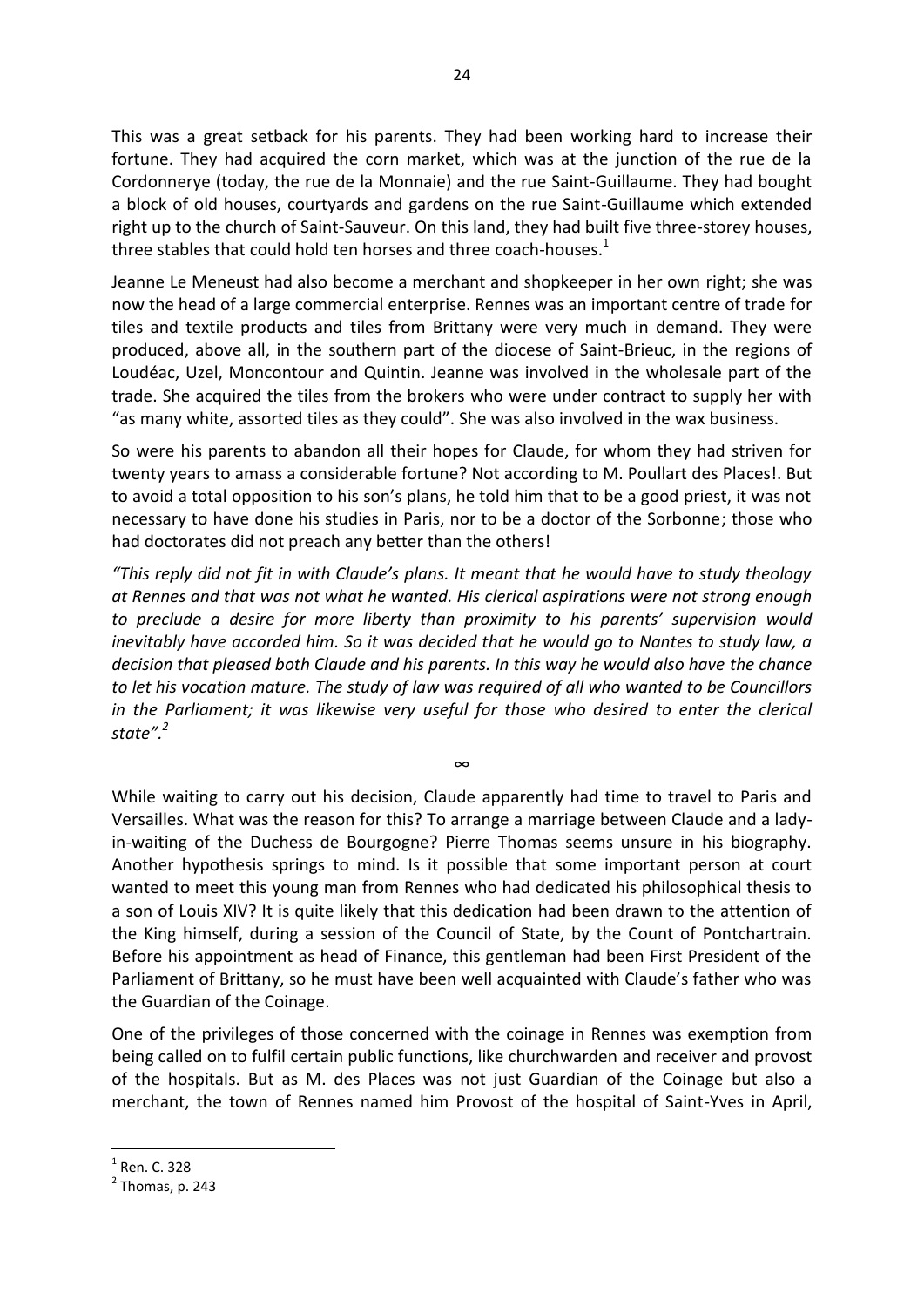1694. This post of Provost would entail a great deal of work and responsibility; finally, M. des Places managed to obtain an exemption and so the appointment was cancelled.

But in 1697, the situation became even more complicated. On May  $2^{nd}$ , he was once again named Provost of Saint-Yves, so this time, he appealed directly to the Council of the King. He pleaded that his duties as Guardian of the Coinage were so demanding and dangerous that they needed his full attention. On May 28<sup>th</sup>, the King and his Council decided "*that the suppliant would be exempt from the function of Provost of the hospital of Saint-Yves as long as he remained Guardian of the Coinage."*

Meanwhile, the municipality had taken the affair to the Parliament of Brittany and on May  $31<sup>st</sup>$ , before the news of the decision of the Council of State had reached Rennes, the Parliament confirmed the appointment of des Places as Provost. When eventually the news arrived from Paris, they in their turn presented another petition to the King, explaining the reasons for their choice: *"1) That the Commune was convinced that no exemption could be granted from serving the poor and 2) that M. des Places, apart from his duties as Guardian of the Coinage, was a prosperous business man with interests in tiles, wax, corn, beef and much besides and that he had used his wealth to purchase property in the town to the tune of 50,000 ecus".* Commenting on his 'assiduity' in his financial duties, the Commune reckoned that he devoted far more time to his business interests than to guarding the coinage. But this argument, and several others, were of no avail because the king reconfirmed his first decision on October  $8^{\text{th}}$ .

Therefore, there is enough evidence to suggest that the journey Claude made to Paris in 1697 was not unconnected with the difficulties encountered by his father.

∞

According to Pierre Thomas, the good resolutions that young Claude had made during his retreat *"lasted no longer than forty days*". Here at least he is precise! But what happened after forty days? Once again, we must look at all the available evidence.

On the morning of October 9<sup>th</sup>, 1697, "*M. Poullart des Places* (the father of Claude-Poullart) *presented himself at the Hostelry of the "Puits Mauger"<sup>1</sup> , accompanied by two royal solicitors"*. The three men went to the room occupied by Pierre Le Huédez, a carter from Batz, a small town in the diocese of Nantes. This man had recently arrived to present his complaint in front of the Criminal Judge of Rennes. He claimed that *"two men, one of whom, dressed in a brown jerkin and seated on a black horse, struck him across the arm with his sword and wounded him".* He agreed to make an out of court settlement with M. des Places and never raise this charge again in the future. For his part, M. des Places *"gave the carter 60 livres and undertook to pay all resulting medical fees until he was completely cured. He would also pay any other costs incurred as a result of this criminal act".<sup>2</sup>* As soon as the agreement was signed, the judge was informed that the charge of Le Huédez had been dropped. No trace of the case is to be found in the archives of the Tribunal.

1

 $<sup>1</sup>$  This "hostelry" still exists today, under the same name. It is in the Rue de Nantes.</sup>

<sup>&</sup>lt;sup>2</sup> Minut. Le Hongre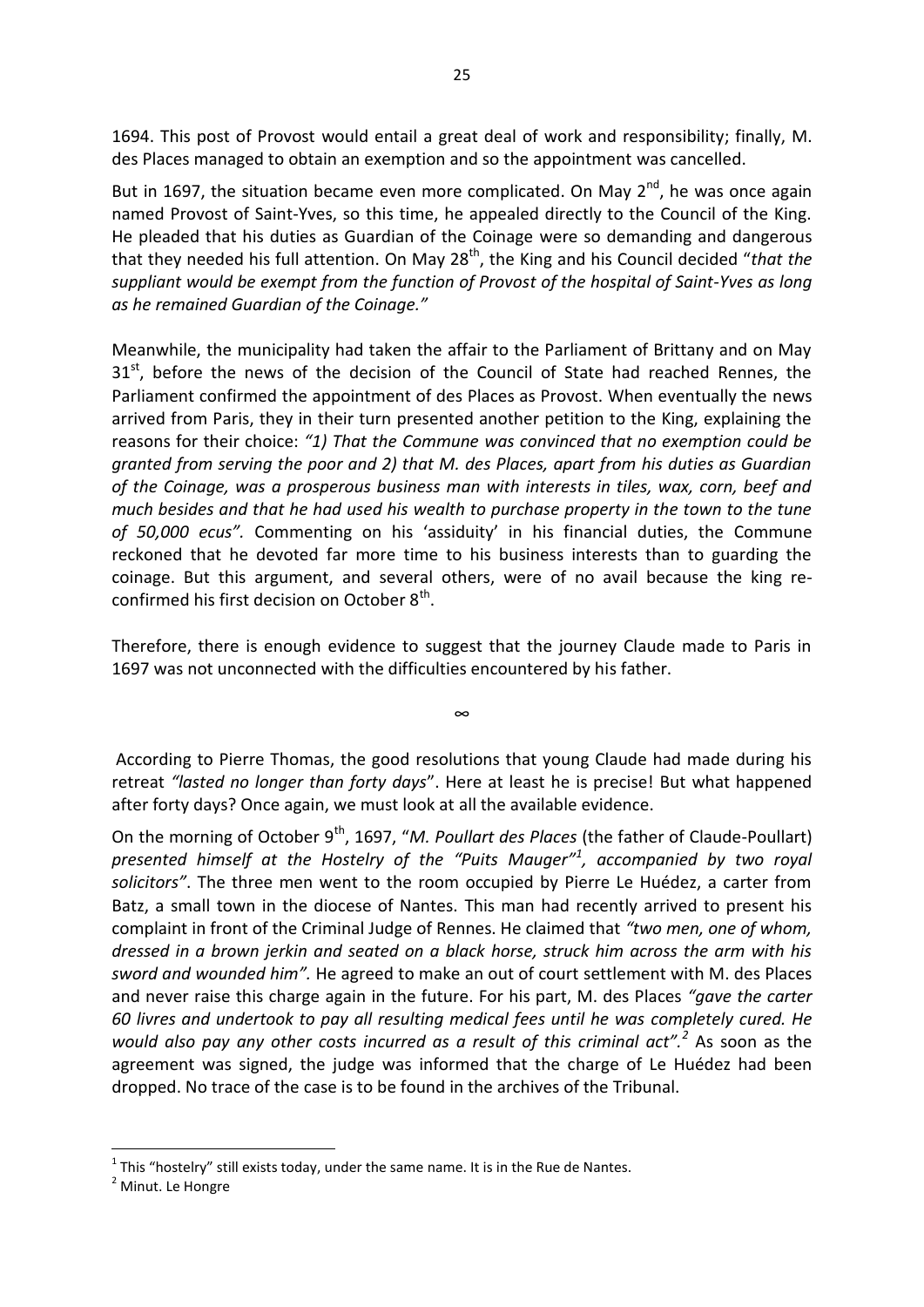So who was this person *"dressed in a brown jerkin"* and why was M. des Places so anxious to save the reputation of this man and submit himself to such a humiliating experience? Let us return again to Pierre Thomas. He tells us that Claude-François was about 18 years old when he went to Nantes and he then goes on to say: *"We now come to the most humiliating phase of Claude's life. God forbid, however, that I should suppress it. The honesty I must practise as an historian would of itself suffice to prevent such a course being taken".<sup>1</sup>* But there follows nothing more than generalities and pious thoughts on the dangers of leaving young men to their own devices before *"the fiery passions of youth"* have extinguished themselves.

We will get more enlightenment from what Claude himself has to say in some personal notes he wrote under the title of *"Some Reflections on the Past":*

*"To attract me, God closed his eyes to an enormous crime which brought my iniquities to a climax and which I had committed at the very moment when he pressed me more than ever towards conversion".<sup>2</sup>* 

Since his retreat and having informed his parents that he now wanted to be a priest, he was faithful to his resolutions and led a fervent life. God was driving him towards a conversion and a total giving of himself.

In a written portrait<sup>3</sup> of himself that he drew up soon afterwards, he wrote that he "feared *death but was unable to accept a public insult".* The day would come when he would accept such verbal assaults to an heroic degree, but he had not yet reached that stage. Is this not a subtle way of saying that at that time, he was still capable of drawing his sword to protect his honour?

In early October 1697 at the age of 18, he had left the family home and set out for Nantes, most probably on horseback and armed with a sword, as one would expect from a student of his rank. This is probably what happened. As he approached the walls of the town he encountered Le Huédez who transported people and goods between Croisic and Rennes. A quarrel broke out between the two and Le Huédez was injured by Claude. It is not clear who started the argument but from the contract signed by his father, it is evident that he feared he might lose the case if it was allowed to proceed.

Most of Claude's companions would have seen the incident as something of minimal importance and would have reacted the same way themselves. The judges, unless they wanted to vent their anger on his father who had triumphed over the Municipality and the Parliament in the recent confrontation, would probably have looked indulgently on young Claude, known for his goodness and affability. But Claude himself spoke of *"an enormous crime"* that he had committed and it seems to have had a considerable effect on his spiritual life:

*"God did miracles for me. To attract me, he closed his eyes to an enormous crime which brought my iniquities to a climax and which I had committed at the very moment when he pressed me more than ever towards conversion. Not only did he not resent it, but he used it to change me. His incredible patience began to pierce my* 

<sup>1</sup> Thomas, p. 245

 $<sup>2</sup>$  Ecrits, p. 130</sup>

 $3$  Koren, p. 93